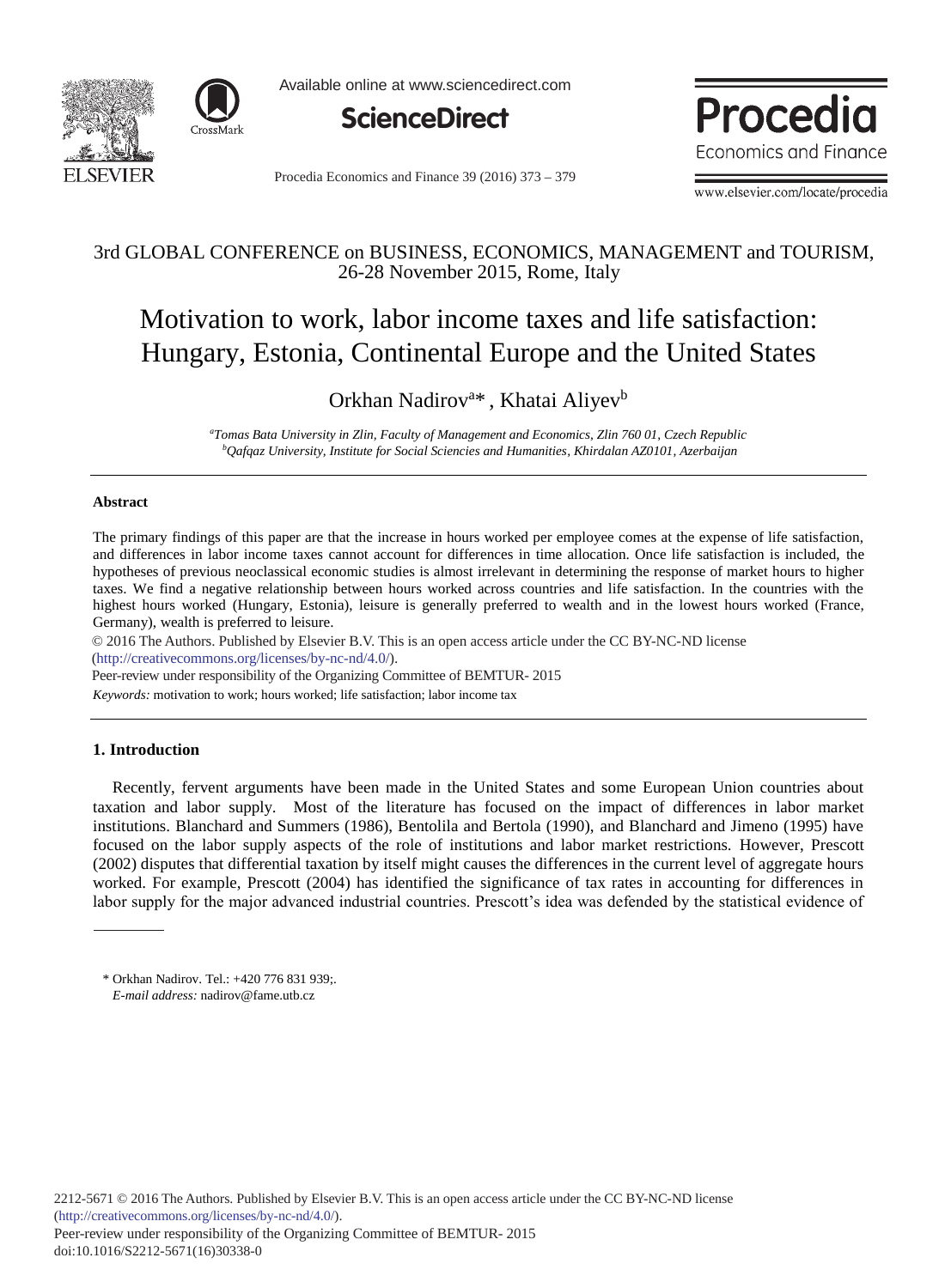Davis and Henrekson (2003), who found that in wealthier countries a large labor supply leads to higher tax rates. Alberto et al. (2005) found that the impact of taxes on labor supply is negated by unionization management and labor market regulation. Ljungqvist and Sargent (2007, 2008a) found that unemployment benefits supplied by governments decreases the labor supply. Ohanian et al. (2008) apply Prescott's methodology to a larger sample of countries over a longer time span and conclude that much of the changing in hours worked over time and across countries can be clarified by taxes. Chen et al. (2015) contend that increases in labour taxes and unemployment benefits together explain roughly 75% of the declining labour supply in Europe relative to the United States over the past 3 decades.

This article begins with the basic facts on labor supply across countries (Hungary, Estonia, Germany, France). This paper provides an ample amount of evidence from both public finance and labor economics to draw certain conclusions. Numerous theoretical and empirical studies have identified a negative relation between tax rates (marginal and average) and work activity. However, 'work activity' is not same as 'motivation to work'. It comprises a more general explanation in comparison with work motivation. When we discuss 'work', we mean work in the market, not work overall; unpaid home production is part of ''non working time''.

Several interesting findings emerge in our paper, among them that differences in the motivation to work to taxinduced income changes are probably linked not only to the size of the labor income tax or to the characteristics of the labour market (culture, unionization, labor market regulations, generous welfare systems, unemployment compensation programs, etc.), but also to other factors that have not yet been efficiently explored. The primary finding of this section is perhaps that people who are more balanced in their approach to life are both happier and take more leisure. But a more persuasive story is that motivation to work has started to decline in Western Europe, due to high levels of life satisfaction, while in Eastern Europe motivation to work has started to increase because of low levels of life satisfaction.

The paper is organized as follows: Section 1 develops the theory; - Section 2 documents changes in hours worked, labor income tax and life satisfaction among Hungary, Estonia, France, Germany and the United States and presents quantitative findings. Section 3 concludes.

#### **2. Theory Development and hypotheses**

 High tax rates and its impact on motivation to work is very broad and interdisciplinary. It draws on works from economics, accounting, psychology, and sociology. The topic is of great interest to academics, policy makers, and private-sector institutions worldwide. Because we are introducing psychological theory in addition to economic theory, this research can make a seminal contribution in the areas of taxation and economics. However, the research is not without challenges. This area has literally been researched for hundreds of years. But most of them has their own restiriction. We want to fill the gap in their studies. First, neoclassical economists only state individuals as rational agents who seek utility and maximal pleasure from their economic activities. Calibrations and numerical experiments (steady-state analyses) are used to test their predictions. Most of them are using coefficient values for analyisng the validity of their hypotheses, which is not fit to the real-economy parameters.

But, Veblen (1934) in his theory of the leisure class, he comprehended individauls as irrational, economic agents who follow up social status the prestige natural to a place in society with little regard to their own satisfaction. Especially, Veblen (1934) critised contemporary (19th-century) economic theoris, and indicated that economists should take account of how individuals behave, socially and culturally, rather than rely upon the abstractions of theoretic deduction to explain the economic behaviour of society ( Veblen, 1934). Second, in the national tax debate, many ignore the effect of taxes on human motivation (Lowell Harris, 1985). But we know from Maslow's Hierarchy of Needs that one must satisfy lower level basic needs before progressing on to meet higher level growth needs (Maslow, 1943). Once these needs have been reasonably satisfied one may be able to reach the highest level called self-actualization. That is why, both of these theories are appealing in determining the differences of hours worked between these countries.

Following from the above discussion, it is hypothesized that:

**H1**.Even if labor income tax is the same between the highest hours worked countries and the lowest hours worked countries, there is a significant negative association between motivation to work and life satisfaction.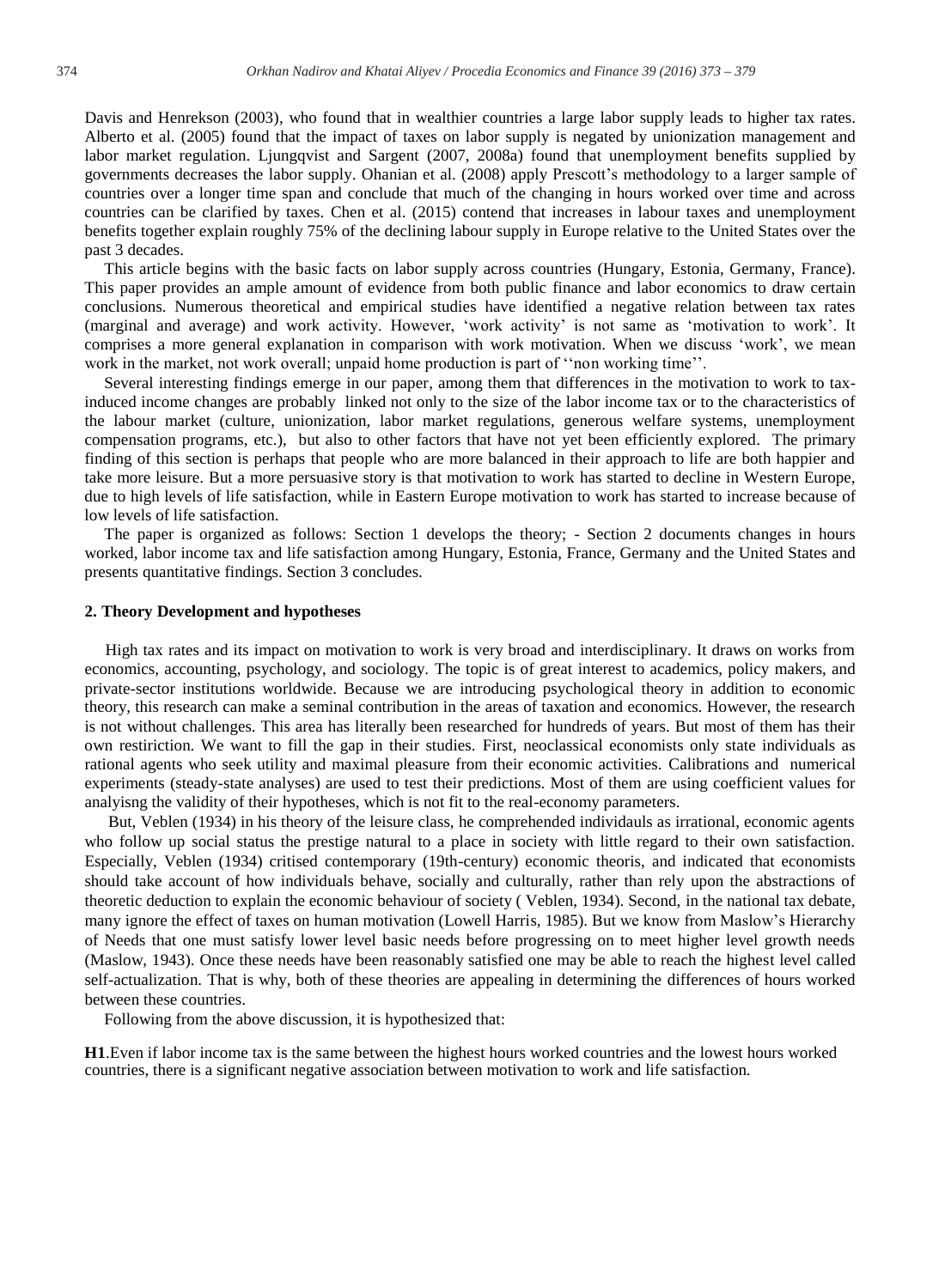#### **3. Data: Motivation to work, taxes and life satisfaction across countries**

This section presents some data on hours worked and labor tax rates across countries. It then includes life satisfaction numbers to assess the true relationship between hours worked and labor tax rates from different perspective. That is why, this paper will focus on the role of those three factors in determining wheter tax story or life satisfaction can credibly account for the magnitude of the differences of hours worked between these countries.

#### *3.1. Data on hours worked*

The main goal of our article to investigate which policy can help clarify the employee's motivation. Employee's motivation will be measured with the aggregate hours of work. For our example countires, the measure of aggregate hours of work will be the product of two numbers: civilian employment and annual hours of work per person in employment which Ohanian et al. (2007) used this methods in their previous research as well. The employment and the hours data is taken from the OECD Labor Statistics Database. The sample of countries includes: France, Germany, Hungary, Estonia and United States. When we conduct our statistical analysis, the country sample reduce to 5 countries because we measure only differences among the highest hours worked countries (Hungary, Estonia) and the lowest hours worked countries ( France, Germany). It is important to note that the hours data are meant to include differences in vacation and statutory holidays, as well as differences in workweek (Rogerson, 2008). Therefore, we should add that our statistics should be normalized by the size of the population aged 15-65. Because, these five countries differ in population size. The logic for this normalization is caused by two considerations related to our sample of countries. One reason is that individuals under 15 are full-time students and the second reason is individuals over the age of 65 are retired from market work. For measuring employee's motivation the aggregate hours of work will be calculated for all of these countries and for the period 2000-2013. To simplify comparisons, we report all values relative to the US in 2000-2013. Table one indicates the resulting distribution of relative hours of work across countries.

| Table 1. Hours worked relative to the US in. 2000-2013 |                  |  |  |  |
|--------------------------------------------------------|------------------|--|--|--|
| $\langle .8$                                           | > 1.00           |  |  |  |
| France (.74)                                           | Hungary $(1.10)$ |  |  |  |
| Germany (.76)                                          | Estonia $(1.09)$ |  |  |  |

Table 1 divulges that there are considerable differences in hours of work across these four countries, with the lowest hours worked countries ( France, Germany) working around more than 25% less than its counterparts in the US and the highest hours worked countries (Hungary, Estonia) working around more than 10% more than its counterparts in the US.

#### *3.2. Calculating average tax rates on labor income*

We know from previous studies that in the neo-classical growth model general taxes in economy are divided into four category of taxes: 1) consumption tax; 2) investment tax; 3) capital tax and 4) labor income tax. The calculation of tax rate provided in this paper is only related to labor income. To be more precise, we shall concentrate on taxes on labor income paid by individuals. Another three taxes will be excluded from our research. Because, in our investigation we want to focus on average labor income tax rate and its impact on aggregate hours of work. Because, individuals reduce their labor supply significantly more in response to an income tax than to an equivalent consumption tax Blumkin et al. (2012).

Here, this question can be raised among the readers 'why we are using average labor tax '. Because, according to economic theory, income taxes affect the incentives to supply labor by lowering the real wage (Ohanian et al., 2008). On the other hand, using labor income tax for macroeconomic models is necessary to measure the general effect of total tax rates (tax on wage income, tax on capital income, tax on consumption and etc.) on the people's motivation to work. But collecting data to measure total tax rates is not easy. Therefore, we used labor tax rates for labor income which this type of measure in taxes has been developed by McDaniel (2007). Because, tax systems often include different forms of taxation affecting the same tax base. On the other hand, difficulty and diversity of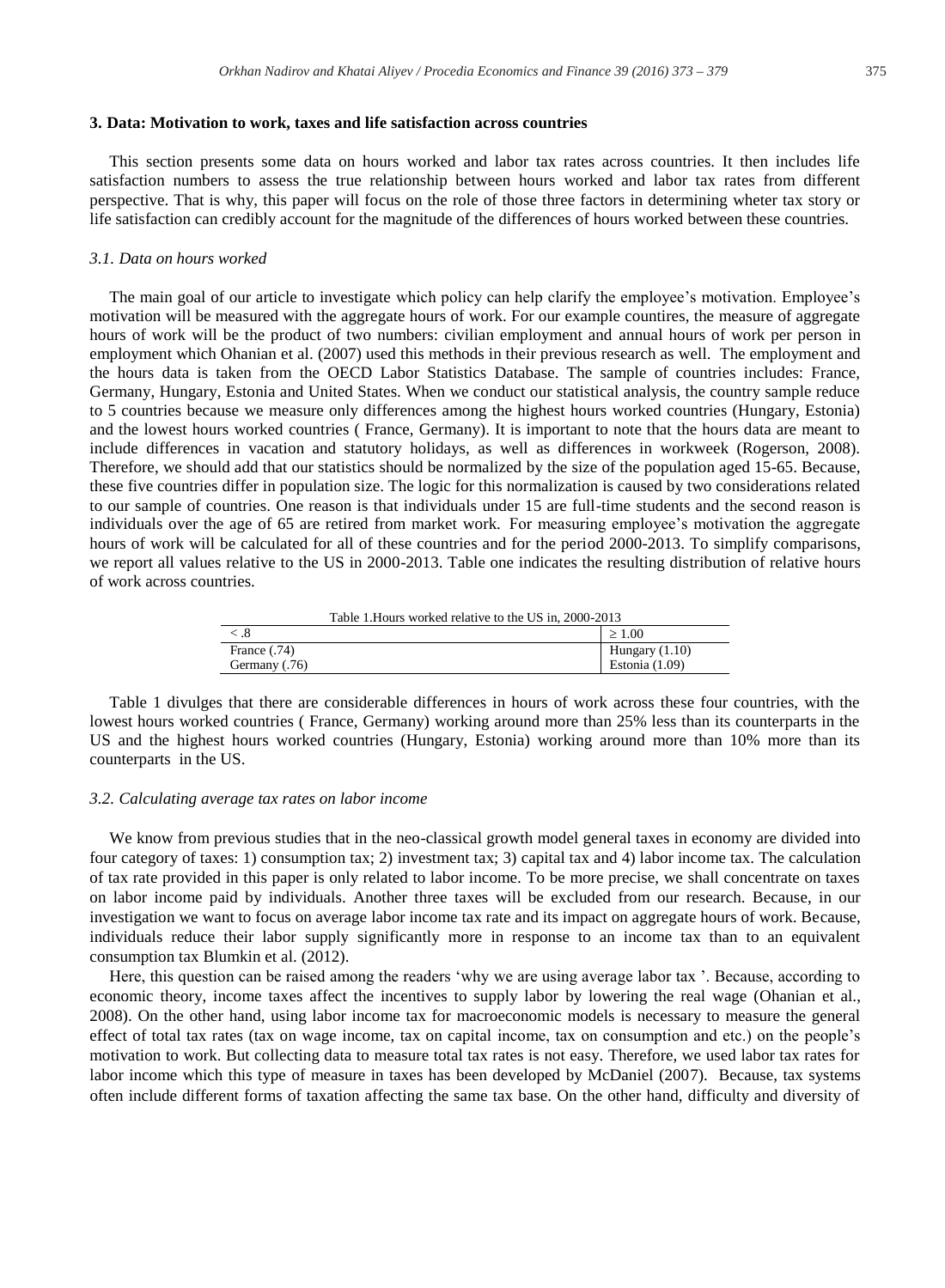tax exemptions, deductions and credits complicate the situation for scientists to estimate the actual tax burden from information on statutory tax rates. It is obvious that to produce time-series and cross-country samples of tax rates are severely limited by data availability. That is why, this paper proposes a utilization of three most widely used methods:

- 1) One of them is called as an effective tax rate. Mendoza et al. (1994) computed the time series of effective tax rates on consumption, capital income and labor income. They measured these tax rates for G7 countries using information from publicly available data sources. Mendoza et al. (1994) provide a method for calculating average tax rates that does not rely on data from individual tax returns or taxes paid by income bracket.
- 2) Prescott (2004) modifies the procedure of Mendoza et al for producing the effective marginal tax rate on labor income
- 3) McDaniel (2007) produced series for effective average tax rates on labor income which indicates taxes levied on labor income, payroll and consumption for 15 OECD countries from the mid of 1950s through the early 2000s. She found that the effective average labor tax is around 30% in the highest hours worked countries, while it is around 50% in the lowest hours worked countries.

There are some differences in details among these three methodologies and McDaniel's work modifies the previous estimates of average tax rates across countries by Mendoza et al (1994) and Prescott (2004). To obtain a correspondence from the actual tax systems to the taxes in the model, we use the method of McDaniel (2007).

Table 2 displays all tax revenues, domestic income, and private expenditures from OECD National Accounts Volume to calculate tax rates from 2000-2013.

| Table 2: SNA 2000-2013 National Account Data |                                    |  |  |  |  |  |
|----------------------------------------------|------------------------------------|--|--|--|--|--|
| <b>GDP</b>                                   | <b>Gross Domestic Product</b>      |  |  |  |  |  |
| <b>TPI</b>                                   | Taxes on production and imports    |  |  |  |  |  |
| Sub                                          | <b>Subsidies</b>                   |  |  |  |  |  |
| $HHT_{L}$                                    | (hh) Taxes on income and profits   |  |  |  |  |  |
| SS                                           | (gov) Actual Social contributions, |  |  |  |  |  |
|                                              | receivable                         |  |  |  |  |  |

Source: McDaniel (2007) Note: 'hh' denotes a value comes from the houshold accounts and 'gov' from the government accounts

So the average tax rate on labor income  $\tau^h$  is then obtained as

$$
\tau^h = \frac{SS + HHT_L}{(1 - \theta)(GDP - (TPI - Sub))}
$$
\n(1)

We set  $1 - \theta = 0.7$ . Because, Gollin (2002) found further evidence for this labor share and it is roughly constant over countries, in the range of 0.65 and 0.80. Following McDaniel (2007), we found that the effective average labor tax in the highest hours worked countries (Hungary, Estonia) and the lowest hours worked countries ( France, Germany) is around 35-40 %, while the same rate is around 20-25% in the US (more information see Appendix A). If we can see that average labor tax rates is the same for both the highest and lowest hours worked countries, then this question can be raised: 'What is the key factor that can account for the differences in hours work, if it is not labor tax? '. In the next section, we make an attempt at shedding some light on this question using data on life satisfaction.

#### *3.3. Isn't a life satisfaction is great thing?*

Life satisfaction measures how people evaluate their life as a whole rather than their current feelings. When asked to rate their general satisfaction with life on a scale from 0 to 10, people across the OECD gave it a 6.6 grade**.** Life satisfaction is not evenly shared across the OECD however. Some countries **–** Estonia, Hungary**–** have a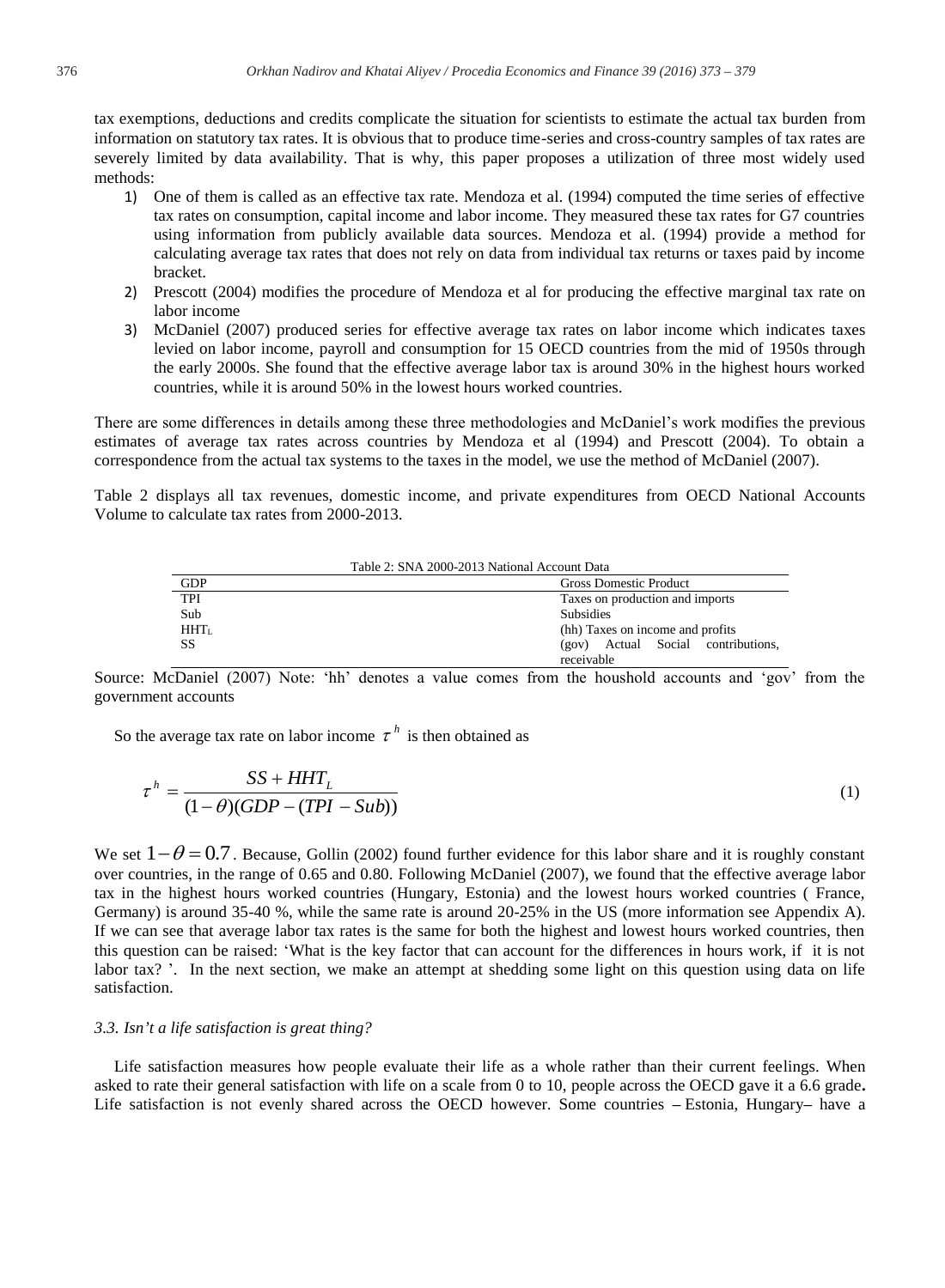relatively low level of overall life satisfaction, with average scores of less than 5.6**.** At the other end of the scale, scores reach 7-7,5 in Germany, France**.** There is almost no difference in life satisfaction levels between men and women across OECD countries. Life satisfaction numbers are means taken from Eurobarometer data. These data show a significant effect of hours worked on happinies in the 2013 survey: fewer hours worked is associated with more life satisfaction.

## **4. Model**

To estimate responsiveness of hours worked per employee to the life satisfaction and labor income tax, we employ firstly impulse response analysis based on unrestricted Vector Autoregressive (VAR) model and secondly panel multiply linear regression model.

Here,  $HOURS_{WORREDr}$ ,  $SAT_{INDEXr}$ , and  $LABOR_{TAXr}$  denote hours worked per employee, life satisfaction index, and labor income tax, respectively at  $t$  time period. **DUMMY** is a binary variable takes the value 1 for the observations from the countries with low working hours (Germany and French), and 0 for those of the countries with high working hours (Hungary, and Estonia).  $X_{i,t}$  covers all institutional variables (*benefit replacement rates*, *unemployment benefit duration, net union density, and employment protection*) added to the model to control such effects. Institutional variables used in our regressions are taken from Institutional Comparisons (DICE Database) (more information, see Appendix B).

 $\varepsilon_t$  and  $\vartheta_t$  are the error terms.

#### **5. Empirical results and interpretation**

Based on the estimation results, impulse response simulations are reported in figure 1. Simulations reveals no response in hours worked per employee to the one standard deviation in labor income tax. However, the dependent variable is responsive to the life satisfaction index. There is negative impact of one standard deviation in life satisfaction index over the hours worked per employee. Both findings support our arguments.



Figure 1: Impulse-response simulations

Estimation of panel multiply linear regression model also reveals similar findings. Estimated equation is presented as below where numbers in brackets are the t-statistic values for the corresponding coefficient.

$$
Log(HOLRS_{WORKED_i}) = 7.3052 + 0.0889 * SAT_{NDEX_i} - 0.1186 * SAT_{NDEX_i} * DUMMY ++ 0.2248 * LABOR_{TAX_i} + 0.6037 * LABOR_{TAX_i} - 0.5111 * Log(rates_i) - 0.0064 * Log(duration_i) ++ 0.0286 * Log(density_i) - 0.0137 * Log(protection_i)
$$
 (2)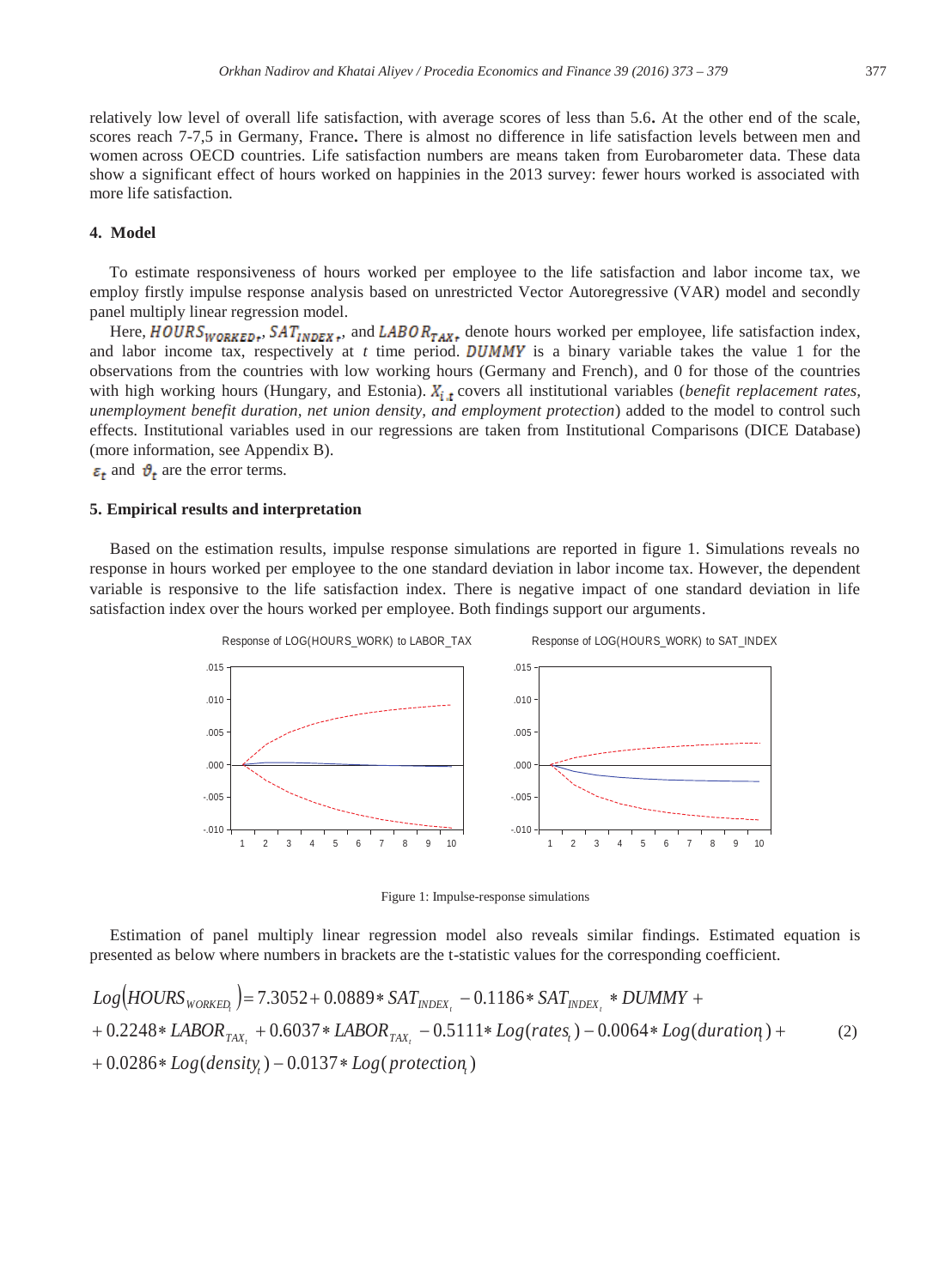Equation (2) provides useful findings reveal the direction and significance of the relationship from independent variables to the hours worked per employee. Due to space limitation, we will interpret only coefficients representing the impact of life satisfaction index, and labor income tax. According to the model results, life satisfaction has statistically significant and positive impact over hours worked per employee in countries with high working hours while it is statistically significant and negative for the countries with low working hours. In other words, 1 point higher life satisfaction index increases hours worked per employee 8.89% in countries with high working hours and decreases 2.71% ((0.1186-0.0889)\*100%) in countries with low working hours. Although the coefficient of labor income tax is economically significant representing the relationship in countries with high working hours, it is not statistically significant at conventionally adopted significance levels (1%, 5%, and 10%). However, impact difference in countries with low working hours compared with the other group is large and statistically significant. Nevertheless, it can be concluded that increasing labor income tax increase motivation of employees to work more, and this motivation effect is considerable higher in in countries with low working hours.

#### **6. Conclusion**

In this article, we argue that empirical approach to the tax–work motivation relationship that takes into account the distinction between the highest hours worked countries and the lowest hours worked countries helps to generate significant insights.To prove this argument, we constructed both impulse response analysis based on unrestricted Vector Autoregressive (VAR) model and panel multiply linear regression model in which countries with high working hours and low working hours enter as separate factors into the process. The econometric model was estimated and tested for four countries (Hungary, Estonia, Germany and France) over the period 2000–2013. The primary points from these models can be summarized as follows. Increases in the life satisfaction exert negative effects on working hours in countries with low working hours, while it has positive effects on working hours in countries with high working hours.

#### **Acknowledgements**

I thank with my co-author to my doctoral supervisor Bruce Dehning for his advice and constant encouragement.

|      | Estonia | France | Germany | Hungary | <b>United States</b> |
|------|---------|--------|---------|---------|----------------------|
| 2000 | 0.359   | 0.363  | 0.385   | 0.390   | 0.239                |
| 2001 | 0.362   | 0.360  | 0.380   | 0.374   | 0.237                |
| 2002 | 0.356   | 0.354  | 0.379   | 0.370   | 0.215                |
| 2003 | 0.355   | 0.356  | 0.379   | 0.368   | 0.205                |
| 2004 | 0.358   | 0.363  | 0.381   | 0.365   | 0.238                |
| 2005 | 0.363   | 0.361  | 0.380   | 0.386   | 0.236                |
| 2006 | 0.358   | 0.355  | 0.383   | 0.384   | 0.215                |
| 2007 | 0.360   | 0.354  | 0.382   | 0.382   | 0.210                |
| 2008 | 0.359   | 0.361  | 0.385   | 0.390   | 0.240                |
| 2009 | 0.364   | 0.360  | 0.382   | 0.388   | 0.242                |
| 2010 | 0.358   | 0.359  | 0.381   | 0.380   | 0.239                |
| 2011 | 0.361   | 0.357  | 0.379   | 0.383   | 0.243                |
| 2012 | 0.359   | 0.362  | 0.388   | 0.396   | 0.241                |
| 2013 | 0.363   | 0.360  | 0.386   | 0.388   | 0.238                |

**Appendix A. Table 3: Average Tax on Labor, τ<sup>h</sup>**

**Appendix B. Table 4. Institutional variables**